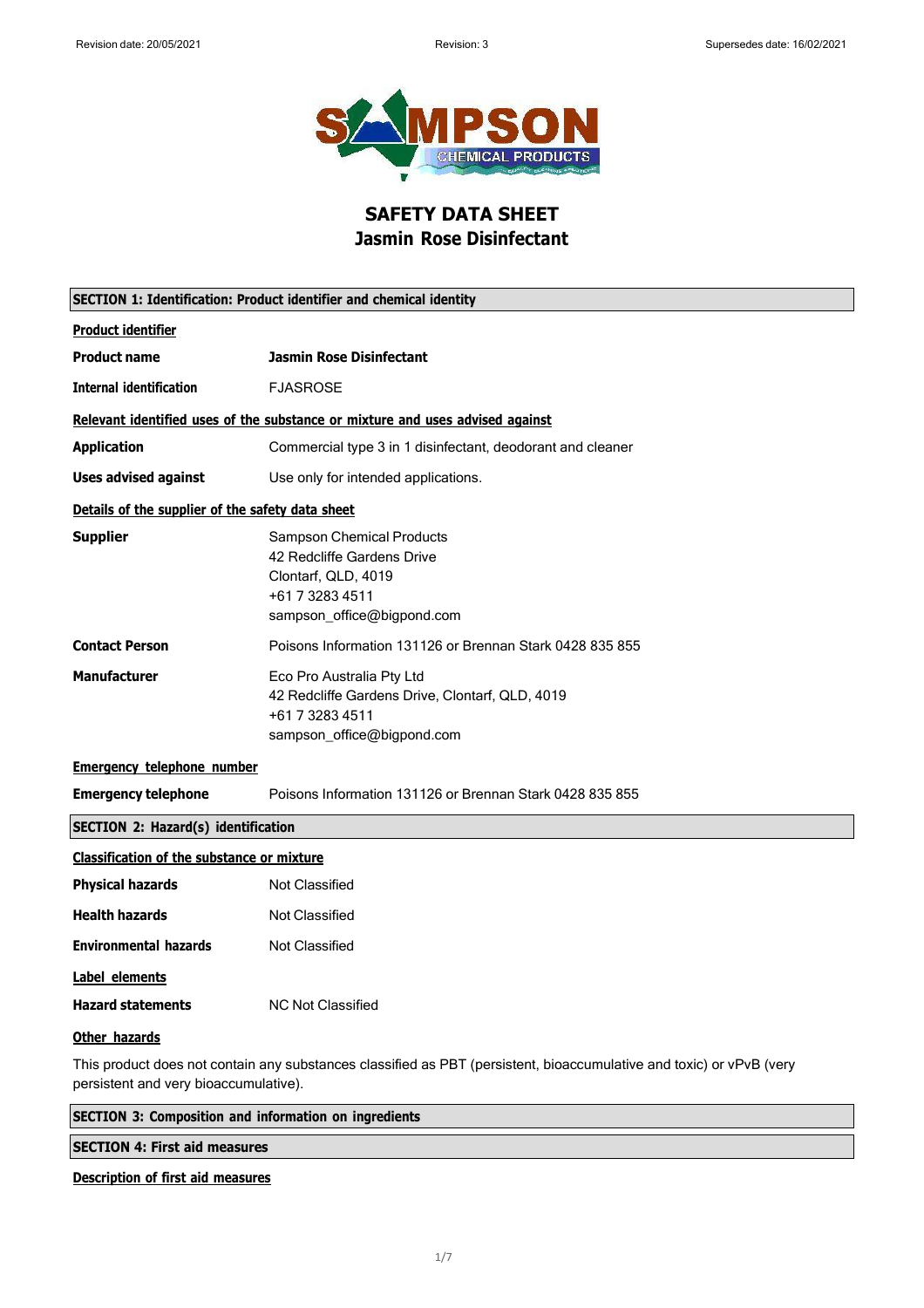# **Jasmin Rose Disinfectant**

| <b>General information</b>                            | If in doubt, get medical attention promptly. Show this Safety Data Sheet to the medical<br>personnel.                                                                                                                                                                                                                                                                              |
|-------------------------------------------------------|------------------------------------------------------------------------------------------------------------------------------------------------------------------------------------------------------------------------------------------------------------------------------------------------------------------------------------------------------------------------------------|
| <b>Inhalation</b>                                     | No specific recommendations. If throat irritation or coughing persists, proceed as follows.<br>Move affected person to fresh air and keep warm and at rest in a position comfortable for<br>breathing. Loosen tight clothing such as collar, tie or belt. Get medical attention if any<br>discomfort continues.                                                                    |
| <b>Ingestion</b>                                      | No specific recommendations. If throat irritation or coughing persists, proceed as follows.<br>Rinse mouth. Get medical attention if any discomfort continues.                                                                                                                                                                                                                     |
| <b>Skin Contact</b>                                   | No specific recommendations. Rinse with water. Get medical attention if any discomfort<br>continues.                                                                                                                                                                                                                                                                               |
| Eye contact                                           | Rinse with water. Get medical attention if any discomfort continues.                                                                                                                                                                                                                                                                                                               |
| <b>Protection of first aiders</b>                     | Use protective equipment appropriate for surrounding materials.                                                                                                                                                                                                                                                                                                                    |
|                                                       | Most important symptoms and effects, both acute and delayed                                                                                                                                                                                                                                                                                                                        |
| <b>General information</b>                            | The severity of the symptoms described will vary dependent on the concentration and the<br>length of exposure.                                                                                                                                                                                                                                                                     |
| <b>Inhalation</b>                                     | No specific symptoms known. Spray/mists may cause respiratory tract irritation.                                                                                                                                                                                                                                                                                                    |
| <b>Ingestion</b>                                      | No specific symptoms known. May cause discomfort if swallowed.                                                                                                                                                                                                                                                                                                                     |
| Skin contact                                          | No specific symptoms known. May cause discomfort.                                                                                                                                                                                                                                                                                                                                  |
| Eye contact                                           | No specific symptoms known. May be slightly irritating to eyes.                                                                                                                                                                                                                                                                                                                    |
|                                                       | Indication of any immediate medical attention and special treatment needed                                                                                                                                                                                                                                                                                                         |
| Notes for the doctor                                  | Treat symptomatically.                                                                                                                                                                                                                                                                                                                                                             |
| <b>Specific treatments</b>                            | No special treatment required.                                                                                                                                                                                                                                                                                                                                                     |
| <b>SECTION 5: Firefighting measures</b>               |                                                                                                                                                                                                                                                                                                                                                                                    |
| <b>Extinguishing media</b>                            |                                                                                                                                                                                                                                                                                                                                                                                    |
| Suitable extinguishing media                          | The product is not flammable. Extinguish with alcohol-resistant foam, carbon dioxide, dry<br>powder or water fog. Use fire-extinguishing media suitable for the surrounding fire.                                                                                                                                                                                                  |
| <b>Unsuitable extinguishing</b><br>media              | Do not use water jet as an extinguisher, as this will spread the fire.                                                                                                                                                                                                                                                                                                             |
| Special hazards arising from the substance or mixture |                                                                                                                                                                                                                                                                                                                                                                                    |
| <b>Specific hazards</b>                               | Containers can burst violently or explode when heated, due to excessive pressure build-up.                                                                                                                                                                                                                                                                                         |
| <b>Hazardous combustion</b><br>products               | Thermal decomposition or combustion products may include the following substances:<br>Harmful gases or vapours.                                                                                                                                                                                                                                                                    |
| <b>Advice for firefighters</b>                        |                                                                                                                                                                                                                                                                                                                                                                                    |
| <b>Protective actions during</b><br>firefighting      | Avoid breathing fire gases or vapours. Evacuate area. Cool containers exposed to heat with<br>water spray and remove them from the fire area if it can be done without risk. Cool containers<br>exposed to flames with water until well after the fire is out. If a leak or spill has not ignited, use<br>water spray to disperse vapours and protect men stopping the leak.       |
| Special protective equipment<br>for firefighters      | Wear positive-pressure self-contained breathing apparatus (SCBA) and appropriate protective<br>clothing. Firefighter's clothing conforming to Australia/New Zealand Standards AS/NZS 4967<br>(for clothing) AS/NZS 1801 (for helmets), AS/NZS 4821 (for protective boots), AS/NZS 1801<br>(for protective gloves) will provide a basic level of protection for chemical incidents. |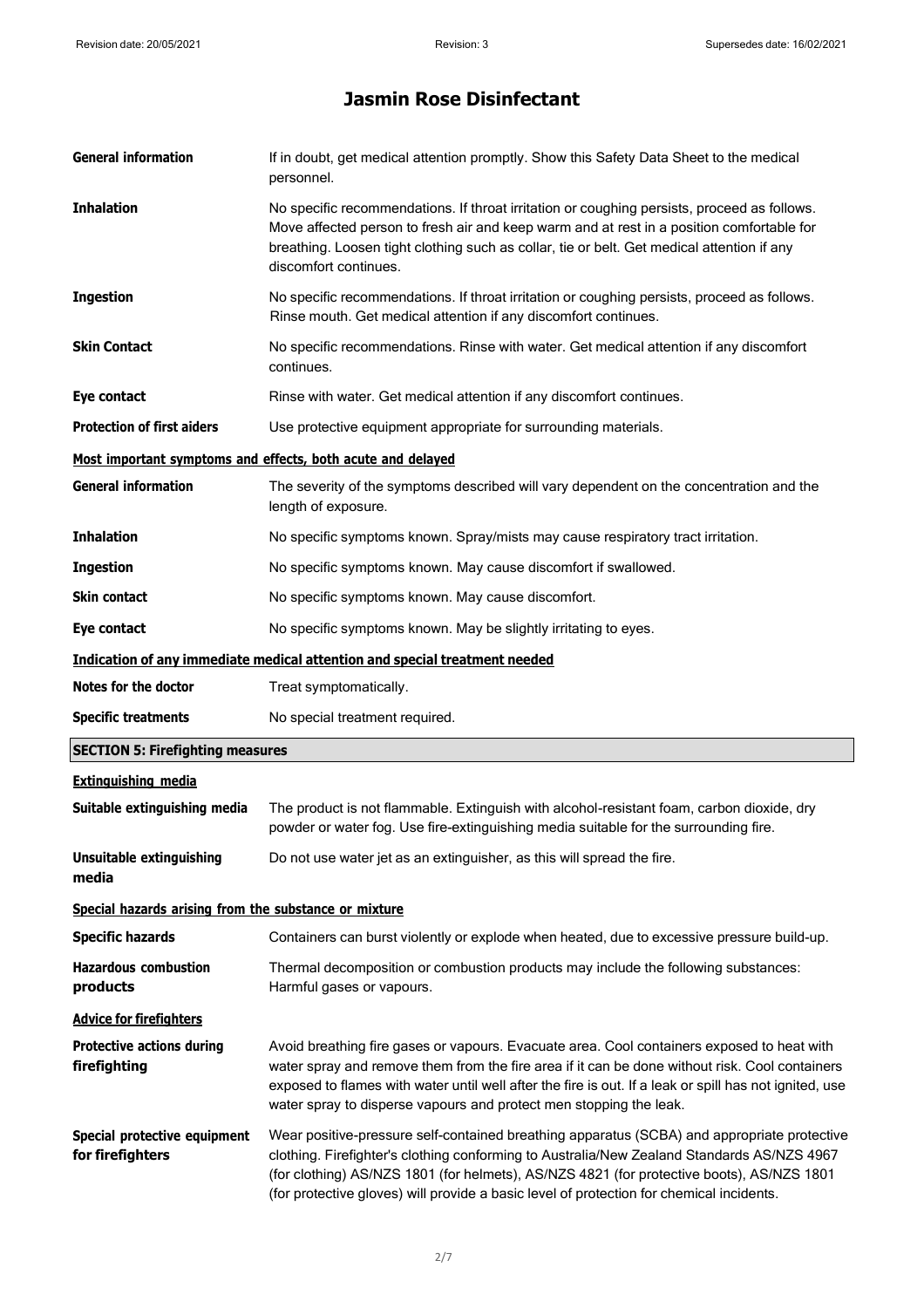| <b>SECTION 6: Accidental release measures</b>                |                                                                                                                                                                                                                                                                                                                                                                                        |  |
|--------------------------------------------------------------|----------------------------------------------------------------------------------------------------------------------------------------------------------------------------------------------------------------------------------------------------------------------------------------------------------------------------------------------------------------------------------------|--|
|                                                              | Personal precautions, protective equipment and emergency procedures                                                                                                                                                                                                                                                                                                                    |  |
| <b>Personal precautions</b>                                  | No specific recommendations. For personal protection, see Section 8.                                                                                                                                                                                                                                                                                                                   |  |
| <b>Environmental precautions</b>                             |                                                                                                                                                                                                                                                                                                                                                                                        |  |
| <b>Environmental precautions</b>                             | Avoid discharge to the aquatic environment.                                                                                                                                                                                                                                                                                                                                            |  |
| Methods and material for containment and cleaning up         |                                                                                                                                                                                                                                                                                                                                                                                        |  |
| Methods for cleaning up                                      | Reuse or recycle products wherever possible. Absorb spillage to prevent material damage.<br>Flush contaminated area with plenty of water. Wash thoroughly after dealing with a spillage.<br>Dispose of contents/container in accordance with national regulations.                                                                                                                     |  |
| Reference to other sections                                  |                                                                                                                                                                                                                                                                                                                                                                                        |  |
| <b>Reference to other sections</b>                           | For personal protection, see Section 8.                                                                                                                                                                                                                                                                                                                                                |  |
|                                                              | SECTION 7: Handling and storage, including how the chemical may be safely used                                                                                                                                                                                                                                                                                                         |  |
| <b>Precautions for safe handling</b>                         |                                                                                                                                                                                                                                                                                                                                                                                        |  |
| <b>Usage precautions</b>                                     | Read and follow manufacturer's recommendations. Wear protective clothing as described in<br>Section 8 of this safety data sheet. Keep away from food, drink and animal feeding stuffs.<br>Handle all packages and containers carefully to minimise spills. Keep container tightly sealed<br>when not in use. Avoid the formation of mists. Avoid discharge to the aquatic environment. |  |
| Advice on general<br>occupational hygiene                    | Wash promptly if skin becomes contaminated. Take off contaminated clothing and wash<br>before reuse. Wash contaminated clothing before reuse.                                                                                                                                                                                                                                          |  |
| Conditions for safe storage, including any incompatibilities |                                                                                                                                                                                                                                                                                                                                                                                        |  |
| <b>Storage precautions</b>                                   | Store away from foodstuff containers. Store in a cool, dry, well-ventilated place and out of<br>direct sunlight. Inspect regularly for deficiencies such as damage or leaks.                                                                                                                                                                                                           |  |
| <b>Storage class</b>                                         | Unspecified storage.                                                                                                                                                                                                                                                                                                                                                                   |  |
| Specific end use(s)                                          |                                                                                                                                                                                                                                                                                                                                                                                        |  |
| Specific end use(s)                                          | The identified uses for this product are detailed in Section 1.                                                                                                                                                                                                                                                                                                                        |  |
| <b>SECTION 8: Exposure controls and personal protection</b>  |                                                                                                                                                                                                                                                                                                                                                                                        |  |
| <b>Exposure controls</b>                                     |                                                                                                                                                                                                                                                                                                                                                                                        |  |
| <b>Appropriate engineering</b><br>controls                   | No specific ventilation requirements.                                                                                                                                                                                                                                                                                                                                                  |  |
| Eye/face protection                                          | No specific eye protection required during normal use. Large Spillages: Eyewear complying<br>with an approved standard should be worn if a risk assessment indicates eye contact is<br>possible.                                                                                                                                                                                       |  |
| <b>Hand protection</b>                                       | No specific hand protection recommended. Large Spillages: Wear protective gloves.                                                                                                                                                                                                                                                                                                      |  |
| <b>Hygiene measures</b>                                      | Wash hands thoroughly after handling. Wash at the end of each work shift and before eating,<br>smoking and using the toilet. Do not eat, drink or smoke when using this product.                                                                                                                                                                                                       |  |
| <b>Respiratory protection</b>                                | No specific recommendations. Provide adequate ventilation. Large Spillages: If ventilation is<br>inadequate, suitable respiratory protection must be worn.                                                                                                                                                                                                                             |  |
| <b>Environmental exposure</b><br>controls                    | Not regarded as dangerous for the environment.                                                                                                                                                                                                                                                                                                                                         |  |
| <b>SECTION 9: Physical and chemical properties</b>           |                                                                                                                                                                                                                                                                                                                                                                                        |  |

**Information on basic physical and chemical properties**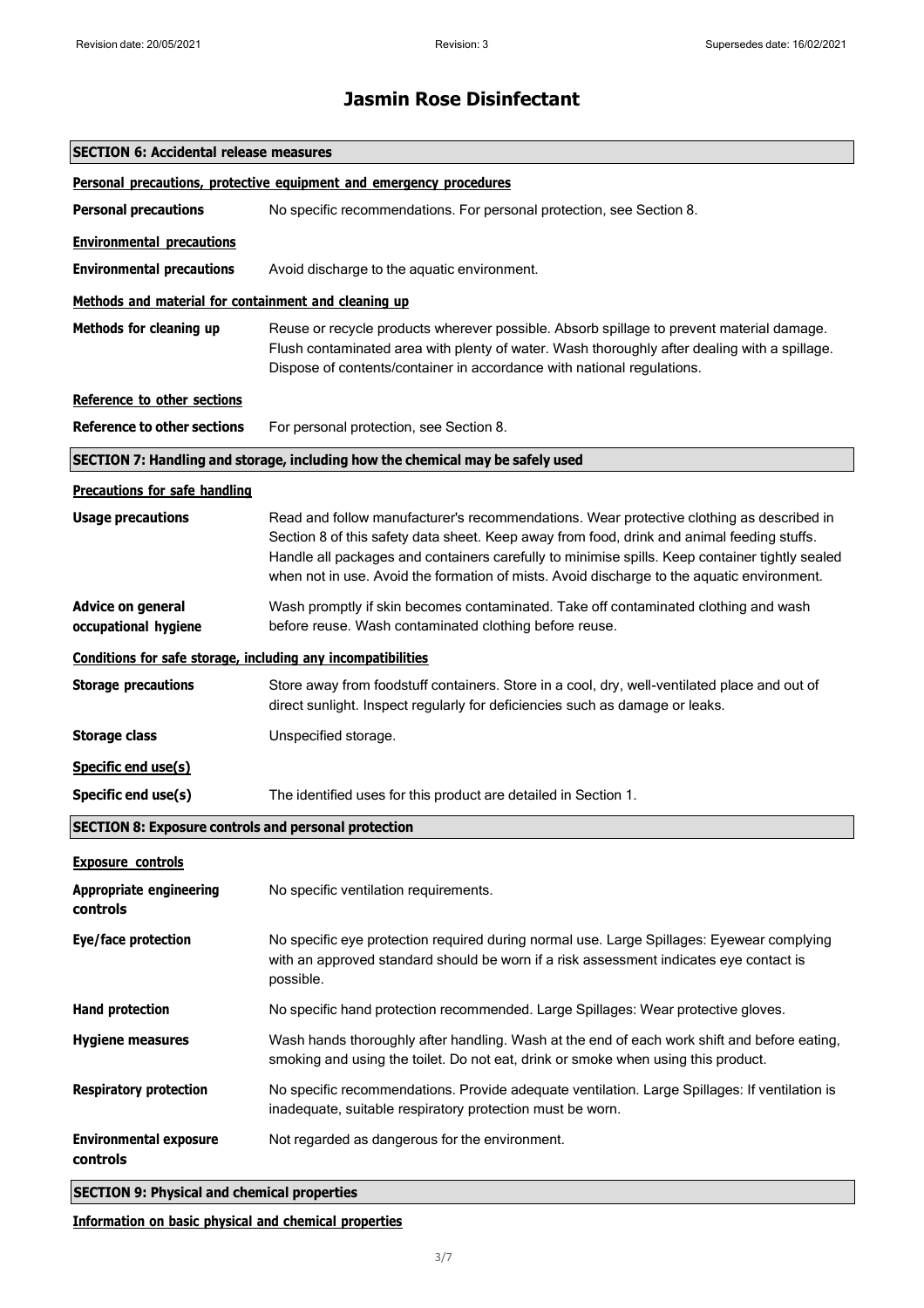| <b>Appearance</b>                                                    | Coloured liquid.                                                                                                                                                        |
|----------------------------------------------------------------------|-------------------------------------------------------------------------------------------------------------------------------------------------------------------------|
| <b>Colour</b>                                                        | Pale pink.                                                                                                                                                              |
| <b>Odour</b>                                                         | Jasmine Rose                                                                                                                                                            |
| pH                                                                   | $7.0 - 8.5$                                                                                                                                                             |
| <b>Specific Gravity</b>                                              | 1.0                                                                                                                                                                     |
| Solubility(ies)                                                      | Soluble in water.                                                                                                                                                       |
| <b>SECTION 10: Stability and reactivity</b>                          |                                                                                                                                                                         |
| <b>Reactivity</b>                                                    | There are no known reactivity hazards associated with this product.                                                                                                     |
| <b>Stability</b>                                                     | Stable at normal ambient temperatures and when used as recommended. Stable under the<br>prescribed storage conditions.                                                  |
| <b>Possibility of hazardous</b><br>reactions                         | No potentially hazardous reactions known.                                                                                                                               |
| <b>Conditions to avoid</b>                                           | Avoid heat, flames and other sources of ignition.                                                                                                                       |
| <b>Materials to avoid</b>                                            | Acids.                                                                                                                                                                  |
| <b>Hazardous decomposition</b><br>products                           | Does not decompose when used and stored as recommended. Thermal decomposition or<br>combustion products may include the following substances: Harmful gases or vapours. |
| <b>SECTION 11: Toxicological information</b>                         |                                                                                                                                                                         |
| <b>Information on toxicological effects</b>                          |                                                                                                                                                                         |
| <b>Toxicological effects</b>                                         | Not regarded as a health hazard under current legislation.                                                                                                              |
| <b>Acute toxicity - oral</b><br>Notes (oral LD <sub>50</sub> )       | Based on available data the classification criteria are not met.                                                                                                        |
| <b>Acute toxicity - dermal</b><br>Notes (dermal LD <sub>50</sub> )   | Based on available data the classification criteria are not met.                                                                                                        |
| <b>Acute toxicity - inhalation</b><br><b>Notes (inhalation LCso)</b> | Based on available data the classification criteria are not met.                                                                                                        |
| <b>Skin corrosion/irritation</b><br>Animal data                      | Based on available data the classification criteria are not met.                                                                                                        |
| Serious eye damage/irritation                                        | Serious eye damage/irritation Based on available data the classification criteria are not met.                                                                          |
| <b>Respiratory sensitisation</b><br><b>Respiratory sensitisation</b> | Based on available data the classification criteria are not met.                                                                                                        |
|                                                                      |                                                                                                                                                                         |
| <b>Skin sensitisation</b><br><b>Skin sensitisation</b>               | Based on available data the classification criteria are not met.                                                                                                        |
| Germ cell mutagenicity<br>Genotoxicity - in vitro                    | Based on available data the classification criteria are not met.                                                                                                        |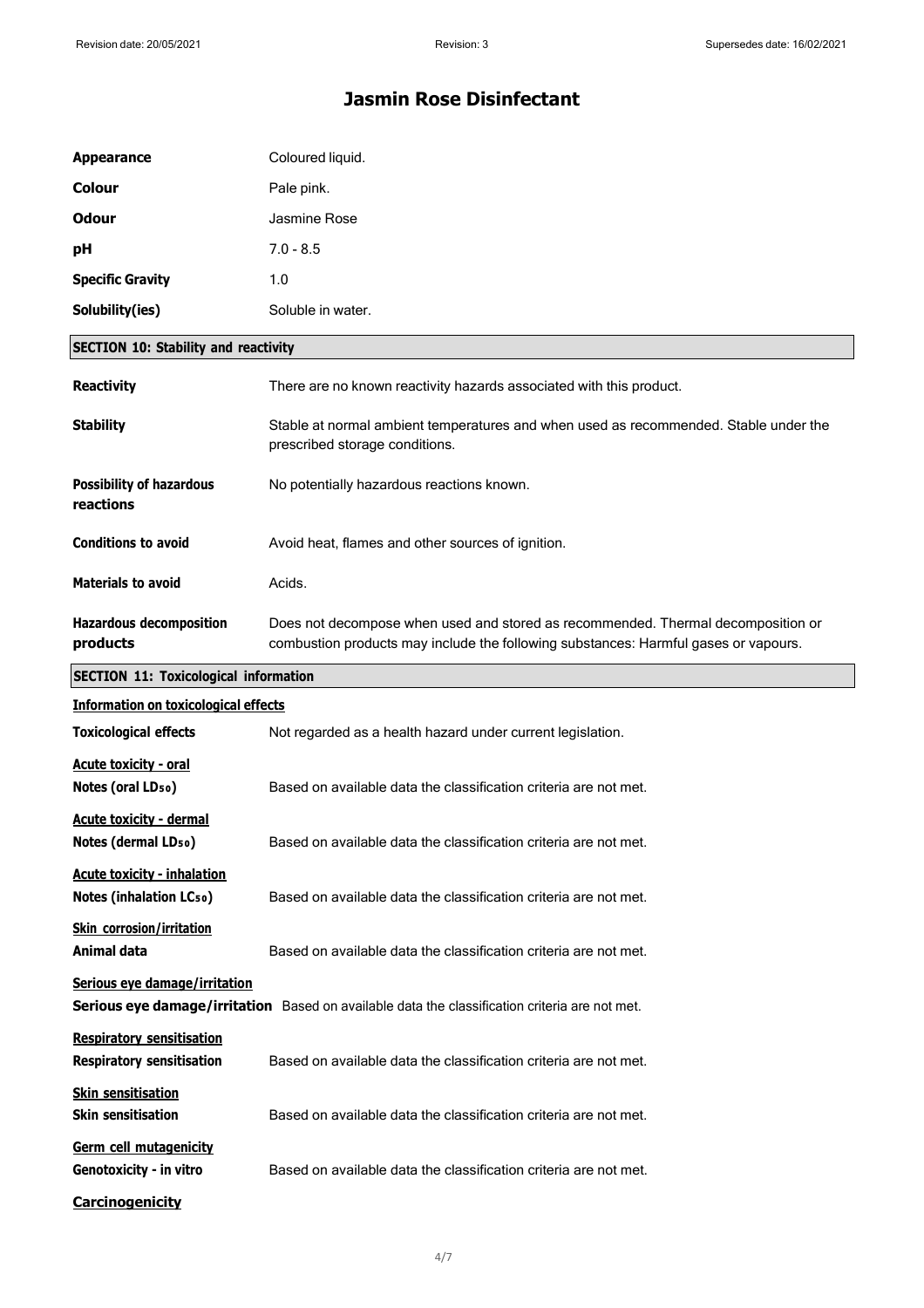| Carcinogenicity                                      | Based on available data the classification criteria are not met.                                                                                 |  |
|------------------------------------------------------|--------------------------------------------------------------------------------------------------------------------------------------------------|--|
| <b>IARC</b> carcinogenicity                          | None of the ingredients are listed or exempt.                                                                                                    |  |
| <b>Reproductive toxicity</b>                         |                                                                                                                                                  |  |
|                                                      | Reproductive toxicity - fertility Based on available data the classification criteria are not met.                                               |  |
| <b>Reproductive toxicity -</b><br>development        | Based on available data the classification criteria are not met.                                                                                 |  |
| Specific target organ toxicity - single exposure     |                                                                                                                                                  |  |
| <b>STOT - single exposure</b>                        | Not classified as a specific target organ toxicant after a single exposure.                                                                      |  |
| Specific target organ toxicity - repeated exposure   |                                                                                                                                                  |  |
| <b>STOT - repeated exposure</b>                      | Not classified as a specific target organ toxicant after repeated exposure.                                                                      |  |
| <b>Aspiration hazard</b><br><b>Aspiration hazard</b> | Based on available data the classification criteria are not met.                                                                                 |  |
| <b>General information</b>                           | No specific health hazards known. The severity of the symptoms described will vary<br>dependent on the concentration and the length of exposure. |  |
| <b>Inhalation</b>                                    | No specific symptoms known. Spray/mists may cause respiratory tract irritation.                                                                  |  |
| <b>Ingestion</b>                                     | No specific symptoms known. May cause discomfort if swallowed.                                                                                   |  |
| <b>Skin Contact</b>                                  | No specific symptoms known. May cause discomfort.                                                                                                |  |
| Eye contact                                          | No specific symptoms known. May be slightly irritating to eyes.                                                                                  |  |
| <b>Route of exposure</b>                             | Ingestion Inhalation Skin and/or eye contact                                                                                                     |  |
| <b>Target Organs</b>                                 | No specific target organs known.                                                                                                                 |  |
| <b>SECTION 12: Ecological information</b>            |                                                                                                                                                  |  |
| <b>Ecotoxicity</b>                                   | Not regarded as dangerous for the environment. However, large or frequent spills may have<br>hazardous effects on the environment.               |  |
| <b>Toxicity</b>                                      | Based on available data the classification criteria are not met.                                                                                 |  |
| <b>Persistence and degradability</b>                 |                                                                                                                                                  |  |
|                                                      | Persistence and degradability The degradability of the product is not known.                                                                     |  |
| <b>Bioaccumulative potential</b>                     |                                                                                                                                                  |  |
| <b>Bioaccumulative Potential</b>                     | No data available on bioaccumulation.                                                                                                            |  |
| Mobility in soil                                     |                                                                                                                                                  |  |
| <b>Mobility</b>                                      | No data available.                                                                                                                               |  |
| Other adverse effects                                |                                                                                                                                                  |  |
| Other adverse effects                                | None known.                                                                                                                                      |  |
| <b>SECTION 13: Disposal considerations</b>           |                                                                                                                                                  |  |
| <b>Waste treatment methods</b>                       |                                                                                                                                                  |  |
| Conoral information                                  | The generation of waste should be minimised or avoided wherever pessible. Peuse or requeler                                                      |  |

**General information** The generation of waste should be minimised or avoided wherever possible. Reuse or recycle products wherever possible. This material and its container must be disposed of in a safe way.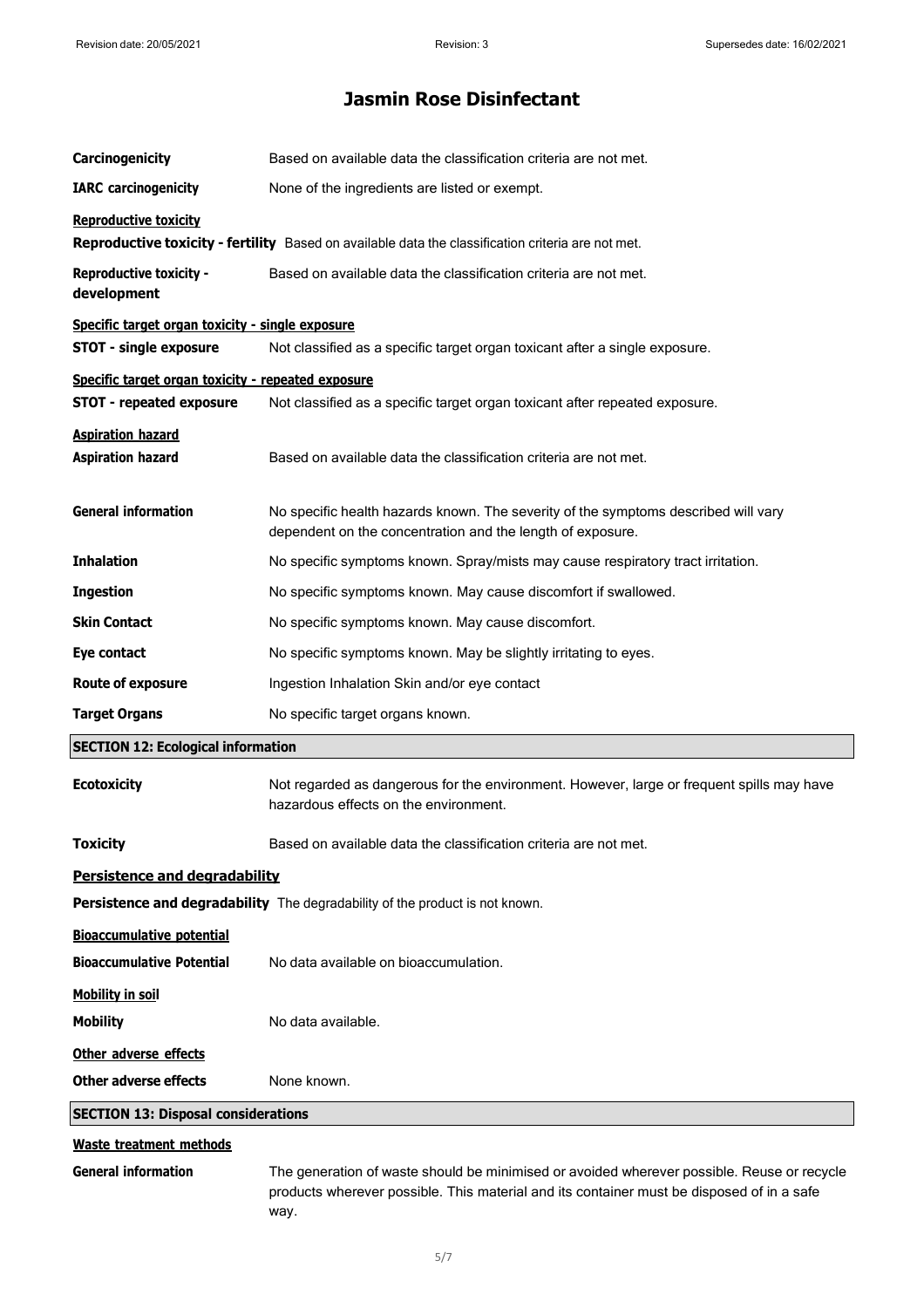**Disposal methods** Dispose of surplus products and those that cannot be recycled via a licensed waste disposal contractor. Waste packaging should be collected for reuse or recycling. Incineration or landfill should only be considered when recycling is not feasible. Waste should not be disposed of untreated to the sewer unless fully compliant with the requirements of the local water authority.

#### **SECTION 14: Transport information**

**General** The product is not covered by international regulations on the transport of dangerous goods (IMDG, IATA, ADG).

#### **UN number**

Not applicable.

#### **UN proper shipping name**

Not applicable.

#### **Transport hazard class(es)**

No transport warning sign required.

#### **Packing group**

Not applicable.

#### **Environmental hazards**

**Environmentally hazardous substance/marine pollutant** No.

#### **Special precautions for user**

Not applicable.

#### **Transport in bulk according to** Not applicable. **Annex II of MARPOL 73/78 and the IBC Code**

#### **SECTION 15: Regulatory information**

### **Inventories**

#### **Australia - AICS**

None of the ingredients are listed or exempt.

| <b>SECTION 16: Any other relevant information</b> |                                                                                                                                                                                                                                                                                                                              |  |
|---------------------------------------------------|------------------------------------------------------------------------------------------------------------------------------------------------------------------------------------------------------------------------------------------------------------------------------------------------------------------------------|--|
| <b>Training advice</b>                            | Only trained personnel should use this material.                                                                                                                                                                                                                                                                             |  |
| <b>Revision date</b>                              | 20/05/2021                                                                                                                                                                                                                                                                                                                   |  |
| <b>Revision</b>                                   | 3                                                                                                                                                                                                                                                                                                                            |  |
| Supersedes date                                   | 16/02/2021                                                                                                                                                                                                                                                                                                                   |  |
| SDS No.                                           | 4903                                                                                                                                                                                                                                                                                                                         |  |
| <b>General Information</b>                        | The following risk and hazard statements are to be considered a glossary. They relate to the<br>raw materials used in this product and therefore may not be accurate for the finished product<br>itself. For the complete risk and hazard statements for this product please refer to section 2 of<br>this Safety Data Sheet |  |